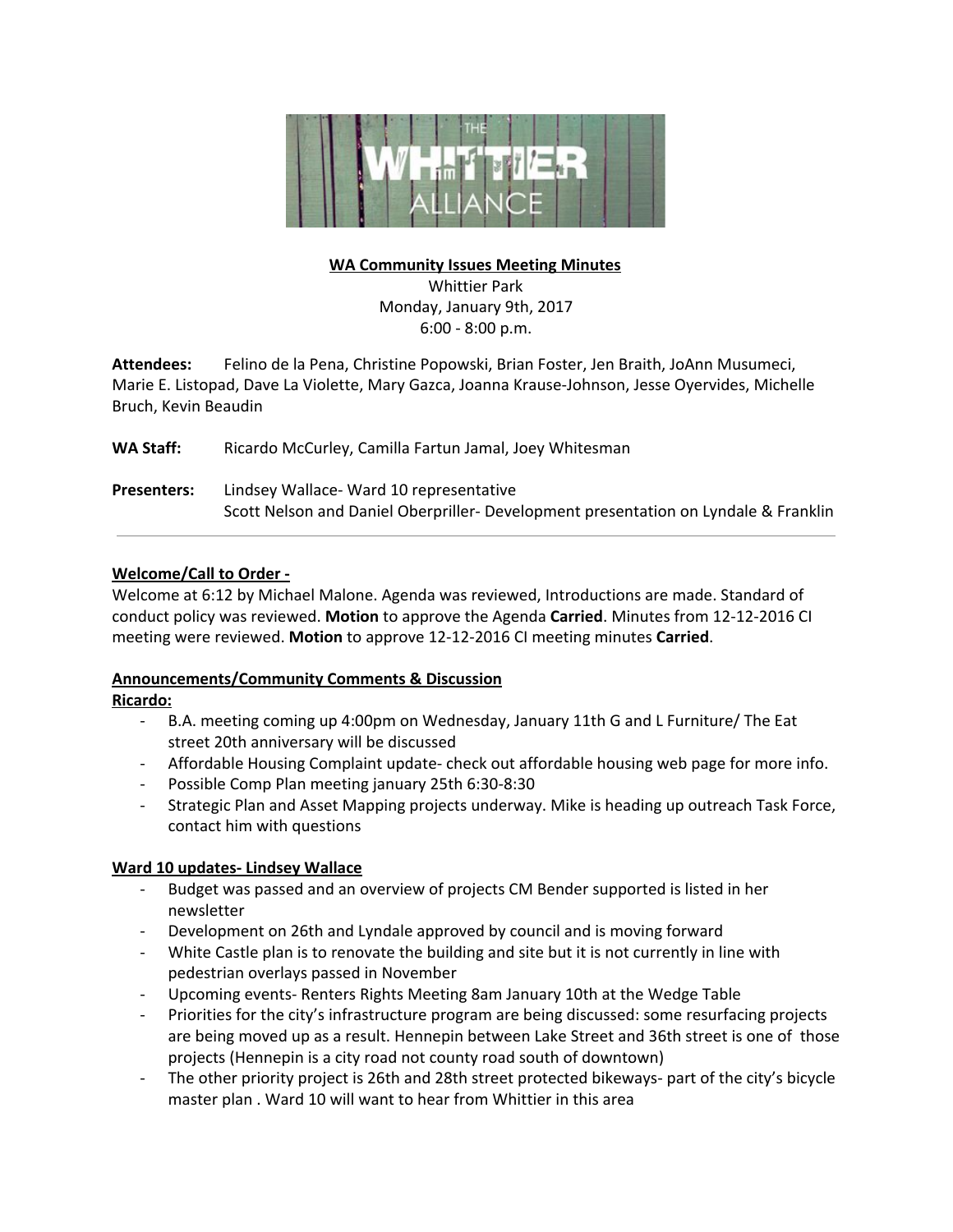- Staff recommendations on \$15 minimum wage are due in June, 2017

A discussion of the Lyndale and 26th development follows with the following key ideas:

- What changes have been made to the project to get it approved? Main differences are the removal of a floor and altering some street scaping.
- They went to their neighbors for signatures. Signatures were required to re-zone. Facade has changed to include more brick.
- **•** There is a request to get renderings for the project on Whittier website. It's currently on city's website under planning commission meetings. Google rex 26 minneapolis.gov, scroll to bottom for renderings.

# **Development Presentation:** Scott Nelson of DJR & Daniel Oberpriller of CPM

# **Proposed development on five lots from 2009 to 2017 Lyndale Ave**

- We want to continue our investment in Whittier
- CPM is a Minneapolis based development company
- Lyndale and Franklin is one of the busiest streets, we want to make sure our designs appropriately fit into the neighborhood
- Mortimers will stay and surface lot behind will stay along with the house behind Mortimers
- New proposal streetscape: street trees, bike rows, parking accessed from behind alley, landscape on south, common areas and social areas all facing street
- Entire site is zoned C2 so still thinking about exact zoning code
- Plan as presented does not cast any additional shadows
- 6 stories, 75 units planned. mostly studios and some one bedroom apartments planned
- Dan states that \$1,000 for a studio is affordable and realistic for the market and that this is not a family-oriented site in general
- Range of units- 394 SF to 6oo plus SF
- CPM's business plan is to replace housing stock with market forces and affordability without government subsidies
- This is a private development with private money. We're not applying for housing tax credits

Questions and concerns about the development proposal follow with the key ideas being:

- We are a one bedroom/ studio heavy neighborhood so the development increases concerns for diversity in housing stock
- The costs are unaffordable for such small square footage. Dan responds to this and justifies cost by explaining the struggles developers face with construction and land prices
- Questions and concerns about parking and traffic situation-the development has 28 stalls inside the property and another 8 outside (36 total, all surface parking). They still need 2 more to meet requirements. There's no parking requirement for Mortimers currently. Site not big enough for underground parking. We're moving towards transit.
- Discussion of traffic- CPM is trying to make the development multi-modal and pedestrian friendly for transportation since so close to CBD. They will provide bike repair to tenants
- CPM tries to reduce price of rent without sacrificing quality- no balconies example. Large windows in small units another example. More social spaces, rooftop gardens
- Affordability through smaller building type and material vs. money from city. Cement construction first floor, wooden frame above
- Will you allow section 8 in this building? No plans at this time
- As a comparison, CPM's Chroma has 75 units, with roughly ⅓ of apartments being studio, ⅓ one bedroom, ⅓ 2 bedroom units